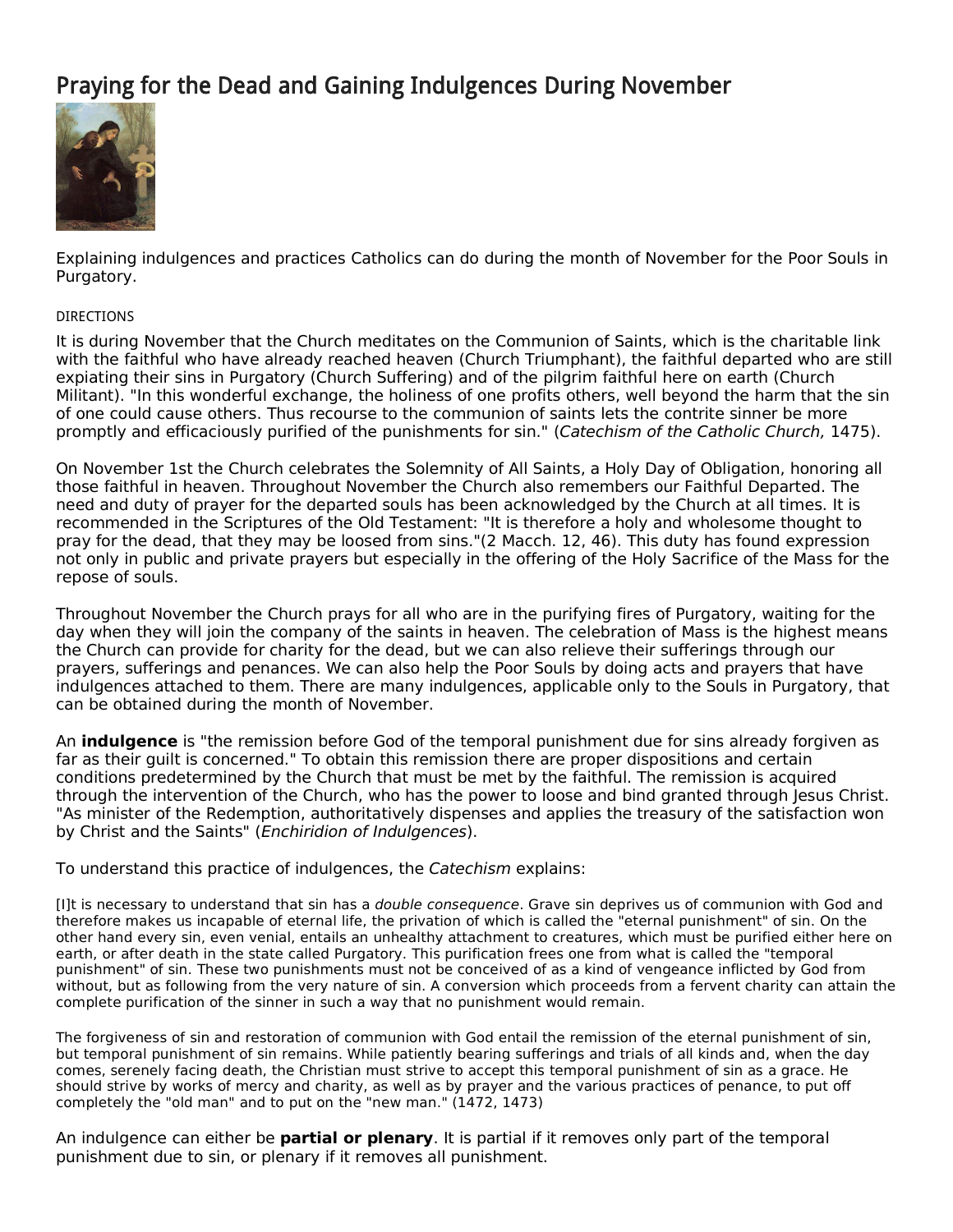To be able to gain an indulgence, one must have the intention to gain them, and perform the works at the time and in the manner prescribed.

The traditional conditions to attain a Plenary Indulgence:

A Plenary Indulgence can be gained only one per day. The faithful must be in the state of grace and these three conditions must accompany the prescribed act:

- 1. the faithful must receive the **sacrament of confession**, either eight days before or after the pious act is performed,
- 2. receive **Holy Communion** on that day
- 3. and recite **prayers forthe intentions of the Holy Father** (one Our Father and one Hail Mary is the minimum, but any other additional prayers may be added).

All attachment to sin, even venial sin, must be absent. If one's disposition is less than perfect or if some of the above conditions are not fulfilled, the indulgence becomes partial.

In the Year 2000 Jubilee Year the Apostolic Penitentiary relaxed the conditions for confession and communion:

In order to obtain a plenary indulgence (only one per day), the faithful must, in addition to being in the state of grace:

[–](�� h t : / w . w n c m e p r / n w r / n u g n e _ o d t o s h m) have the interior disposition of complete detachment from sin, even venial sin; — have sacramentally confessed their sins; — receive the Holy Eucharist (it is certainly better to receive it while participating in Holy Mass, but for the indulgence only Holy Communion is required);  $\frac{1}{2}$  pray for the intentions of the Supreme Pontiff.

5. It is appropriate, but not necessary, that the sacramental Confession and especially Holy Communion and the prayer for the Pope's intentions take place on the same day that the indulgenced work is performed; **but it is sufficient** that these sacred rites and pravers be carried out within several days (about 20) before or after the **indulgenced act.** Prayer for the Pope's intentions is left to the choice of the faithful, but an "Our Father" and a "Hail Mary" are suggested. **One sacramental Confession suffices for several plenary indulgences, but a separate Holy Communion and a separate prayer for the Holy Father's intentions are required for each plenary indulgence.**

Although this was given for the Jubilee Year, these "remain in effect, since it was contained under the "General remarks on indulgences," and not under those specific to the Jubilee Indulgence." See [Indulgences](�� h t : / w . w n c m e p r / n w r / n u g n e _ o d t o s h m) - General Conditions for further explanation.

**Indulgenced Acts for the Poor Souls** A partial indulgence can be obtained by devoutly visiting a cemetery and praying for the departed, even if the prayer is only mental. One can gain a plenary indulgence **visiting a cemetery each day between November 1 and November 8**. These indulgences are applicable only to the Souls in Purgatory.

A plenary indulgence, again applicable only the Souls in Purgatory, is also granted when the faithful piously **visit a church or a public oratory on November 2**. In visiting the church or oratory, it is required, that one Our Father and the Creed be recited.

A partial indulgence, applicable only to the Souls in Purgatory, can be obtained when the *Eternal Rest (Requiem aeternam)* is prayed. This can be prayed allyear, but especially during the month of November:

*Requiem aeternam dona ei (eis), Domine, et lux perpetua luceat ei (eis). Requiescat (-ant) in pace Amen.*

Eternal rest grant to them, O Lord, and let perpetual light shine upon them. May the souls of the faithful departed, *through the mercy of God, rest in peace. Amen.*

Many families add to the "Prayer Before Meals" the second half of the "Eternal Rest" prayer:

Bless us, O Lord, and these thy gifts, Which we are about to receive, from Thy bounty, through Christ, our Lord, Amen. And may the souls of the faithful departed, through the mercy of God, rest in peace. Amen.

Other families recite the "Eternal Rest" prayer in between decades of the rosary.